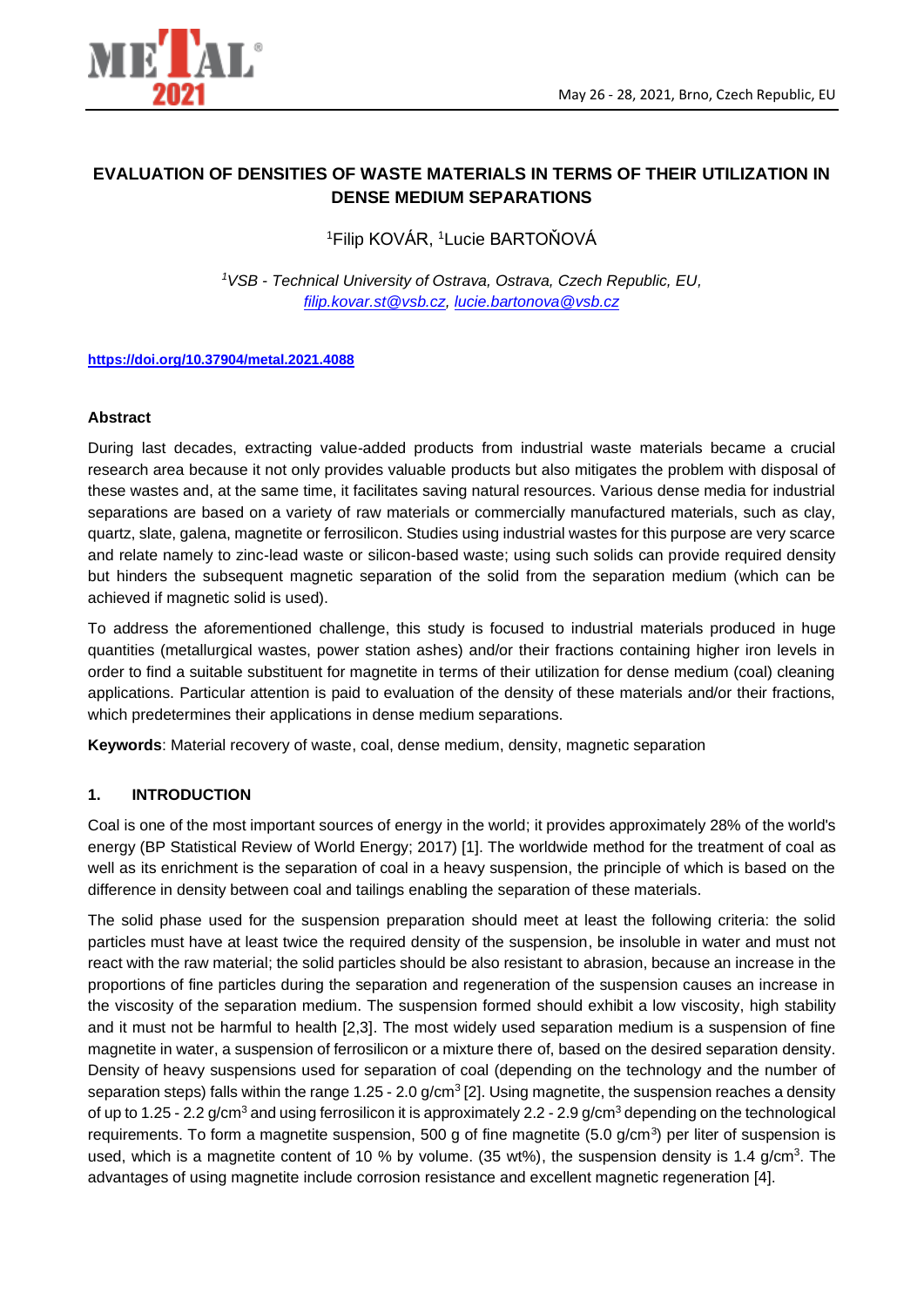

Other less widely used high-density substances to produce heavy suspensions are, for example, silica sand (2.65 g/cm<sup>3</sup>), barite (4.5 g/cm<sup>3</sup>), pyrite (5.0 g/cm<sup>3</sup>) or slate (2.65 g/cm<sup>3</sup>) [5]. Silicon sand was used for the purpose of separation with particle size below 100 µm, but it is not used today. Barite has been used to prepare heavy suspensions so far, but its regeneration is difficult because barite cannot be magnetically regenerated [6]. Unlike barite or silica sand, regeneration of magnetite from the used suspension is very efficient; nevertheless, there is still some loss of material during regeneration. At present, the price of magnetite or other materials used for this purpose is very high and raw material stocks are gradually declining [7]; therefore, suitable substituents are intensively sought after.

At the same time, due to vast amount of industrial wastes produced annually all over the world, extracting value-added products out of these wastes is a global concern. It not only provides valuable products but also mitigates serious waste disposal problems and facilitates saving natural resources. To address the aforementioned challenges, this study is focused to industrial materials produced in huge quantities (metallurgical wastes, power station ashes) in order to find a suitable substituent for magnetite in terms of their utilization for dense medium (coal) cleaning applications. Attention is paid to evaluation of the density of these materials, which predetermines their applications in these (dense medium) separations.

# **2. MATERIALS AND METHODS**

### **2.1. Samples and analysis**

In order to find the wastes with suitable density (for dense medium separations), various industrial wastes materials were collected - coal combustion ashes from stoker power station and fluidised-bed power station and metallurgical wastes from various processes; for the comparison, two commercial magnetites were evaluated as well. Detailed description of the studied samples is summarized in **Tables 1** and **2**.

As power station ashes exhibit typically low densities, magnetic fractions were separated out of them manually by hand-held magnet, which is practical also with the view of the potential regeneration of the prepared suspension.

In order to evaluate the effect of particle size on the sample density, particle-size fractions were prepared by dry separation of 100 g of sample on sieves for 5 minutes. All samples were then dried at 105 °C for 2 hours according to the standard ISO 8833:1989 [8]. The densities of the samples were determined by helium pycnometry on Pycnomatic ATC (Thermo Scientific, USA) automatic pycnometer.

### **2.2. Calculation of the solid concentration in suspension with required density**

The weight of solid phase  $(m_T)$  required to obtain a heavy suspension of a given density and volume of water  $(V_K)$  (δ=1000 kg⋅m<sup>-3</sup>) in this suspension can be calculated as [6]:

$$
m_T = \rho \cdot \frac{\delta_{S^{-1000}}}{\rho^{-1000}} \tag{1}
$$

$$
V_K = \frac{\rho - \delta_S}{\rho - 1000} \tag{2}
$$

where:

 $m_T$  - solid phase weight (kg),  $\delta_S$  – required suspension density (kg⋅m<sup>-3</sup>),  $\rho$  - solid phase density (kg⋅m<sup>-3</sup>) and  $\overline{V}_K$  *-* volume of liquid phase (m<sup>3</sup>)

The required volume concentration of the high density solid  $(\varphi)$  and the volume of the solid phase  $(V_T)$  to form the desired density of the suspension are calculated as: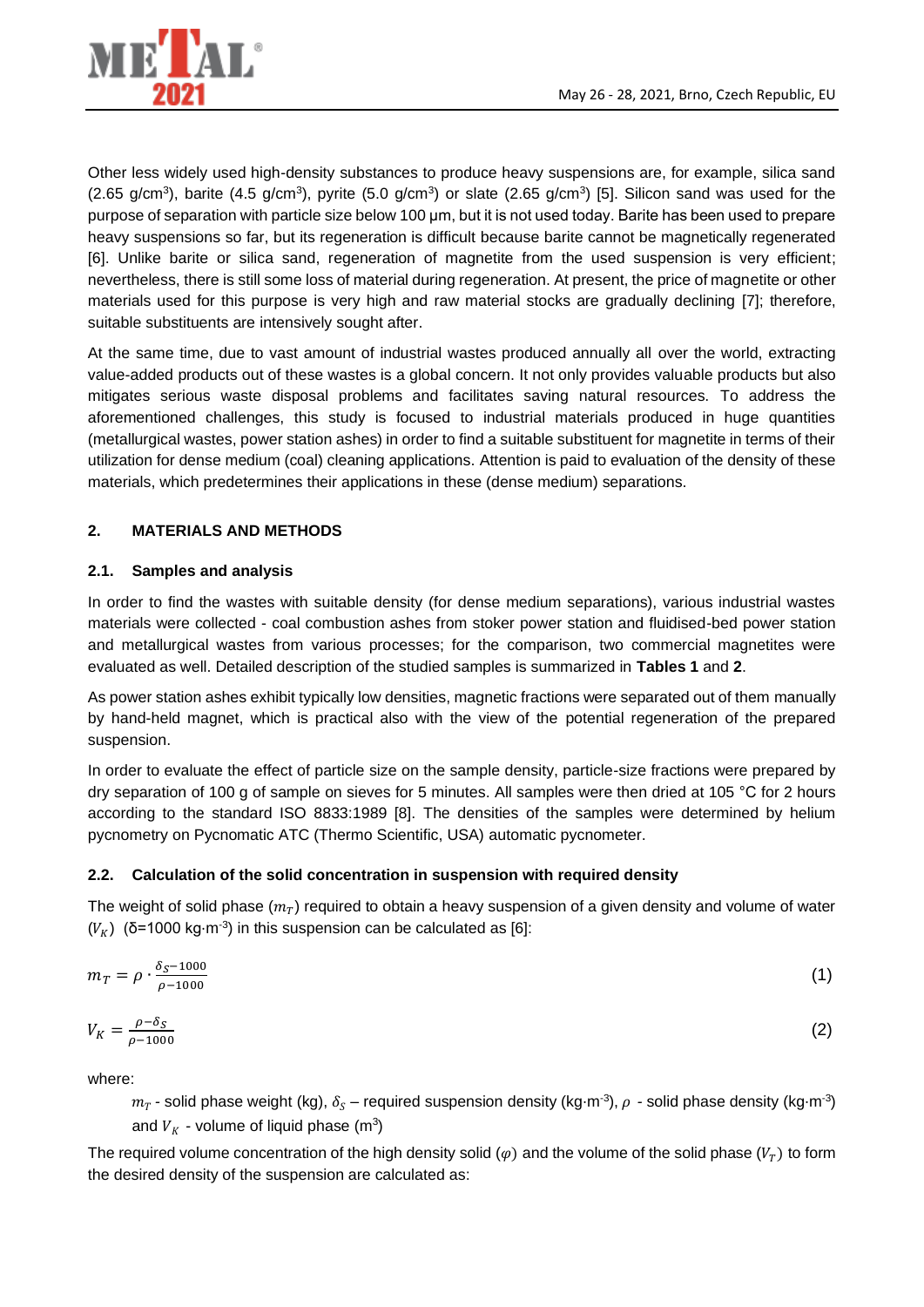

$$
V_T = \frac{m_T}{\rho}
$$
  
\n
$$
V_S = V_K + V_T
$$
  
\n
$$
\varphi = \frac{V_T}{V} \cdot 100
$$
\n(3)

where:

Vs

 $V_T$  - solid phase volume (m<sup>3</sup>),  $V_S$  - suspension volume (m<sup>3</sup>) and  $\varphi$  - volumetric concentration of high density solid (%)

# **3. RESULTS AND DISCUSSION**

### **3.1. Densities of the studied waste materials**

Densities of metallurgical wastes are given in **Table 1** and those of magnetic fractions prepared from coalcombustion power station ashes are given in **Table 2**.

|  | Table 1 Densities of the metallurgical wastes and commercial magnetites |  |  |
|--|-------------------------------------------------------------------------|--|--|
|  |                                                                         |  |  |

| <b>Materials</b>                         | <b>Particle-size fraction</b><br>(mm) | <b>Density</b><br>$(kg·m-3)$ |
|------------------------------------------|---------------------------------------|------------------------------|
| Steelworks discard                       | < 0.045                               | 2970                         |
| Steelworks discard                       | $0.045 - 0.053$                       | 3010                         |
| Steelworks discard                       | $0.053 - 1.0$                         | 4250                         |
| Steelworks discard, water leached        | $0.053 - 1.0$                         | 4370                         |
| Sinter dust, water leached               | <b>Bulk sample</b>                    | 4090                         |
| Electric arc furnace dust                | < 0.025                               | 4100                         |
| Electric arc furnace dust                | $0.025 - 0.045$                       | 4100                         |
| Electric arc furnace dust                | $0.045 - 0.053$                       | 4010                         |
| Electric arc furnace dust                | > 0.053                               | 4050                         |
| Electric arc furnace dust, water leached | $0.045 - 0.053$                       | 4240                         |
| Electric arc furnace dust, water leached | > 0.053                               | 4230                         |
| Steelworks dust slurry                   | <b>Bulk sample</b>                    | 4490                         |
| Scale                                    | < 0.025                               | 5020                         |
| Scale                                    | $0.025 - 0.045$                       | 5010                         |
| Scale                                    | $0.045 - 0.053$                       | 5080                         |
| Scale                                    | > 0.053                               | 5270                         |
| Scale, water leached                     | $0.045 - 0.053$                       | 5090                         |
| Scale, water leached                     | > 0.053                               | 5300                         |
| Commercial magnetite                     | 0.01                                  | 5120                         |
| Commercial magnetite                     | 0.1                                   | 5130                         |

**Table 2** Densities of the magnetic fractions from coal combustion power station ashes

| <b>Materials</b>                         | Particle-size of magnetic fraction<br>(mm) | <b>Density</b><br>$(kg·m-3)$ |
|------------------------------------------|--------------------------------------------|------------------------------|
| Bottom ash, stoker coal combustion plant | $0.2 - 0.6$                                | 3350                         |
| Bottom ash, stoker coal combustion plant | $0.6 - 1.0$                                | 3120                         |
| Fly ash, stoker coal combustion plant    | $0.1 - 0.2$                                | 3300                         |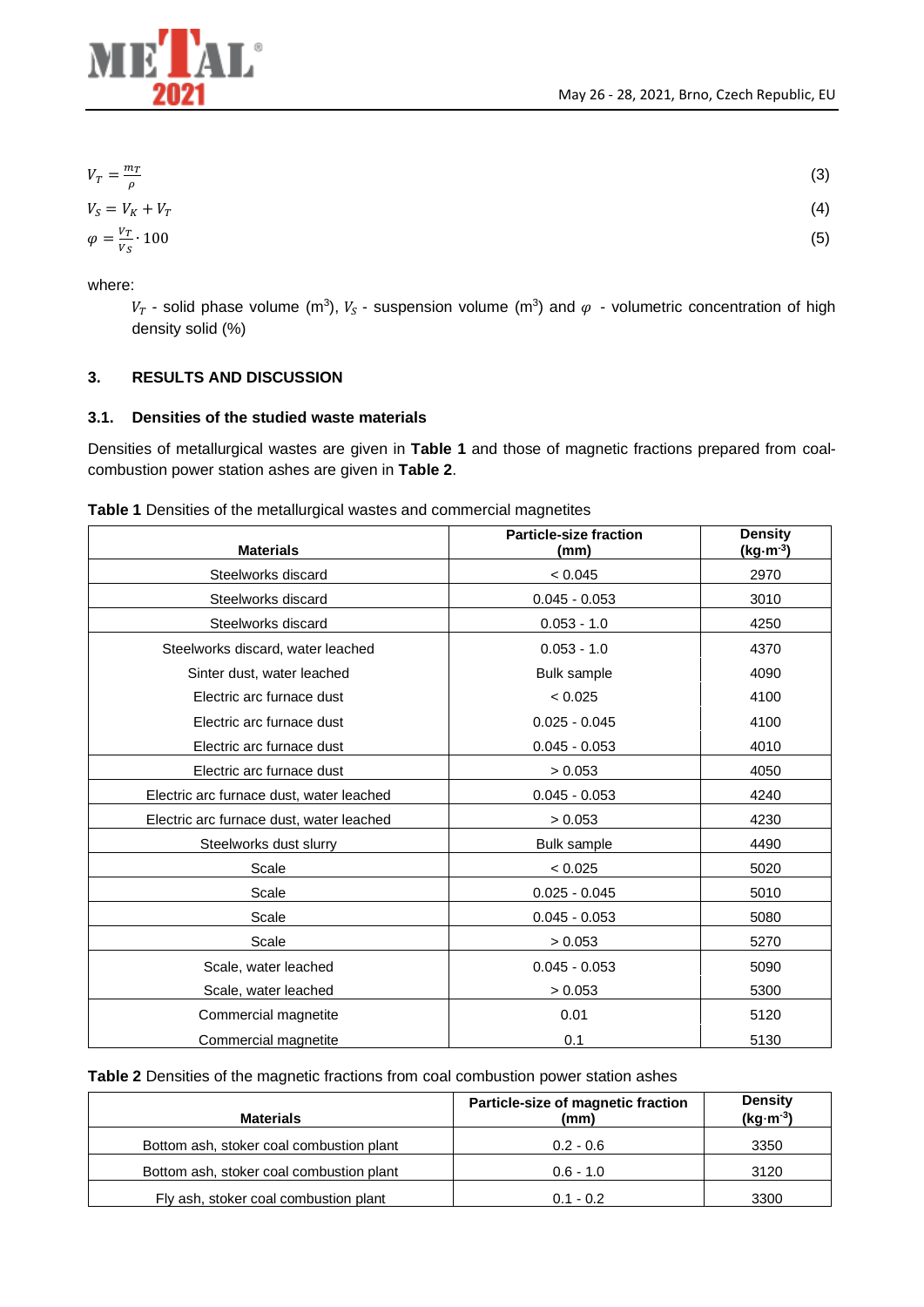

| Fly ash, stoker coal combustion plant           | ነ 2 - በ 4 | 3100 |
|-------------------------------------------------|-----------|------|
| Bottom ash. fluidised-bed coal combustion plant | ) 2 - በ 4 | 3130 |

Densities of all magnetic fractions of coal combustion ash, regardless of the type of ash (fly ash and bottom ash), power plant or particle-size, are very low (3100 - 3350 kg⋅m<sup>-3</sup>) compared to commercial magnetites (5120 - 5130 kg⋅m<sup>-3</sup>). On the contrary, the densities of the metallurgical wastes are more suitable; with a few exceptions, they are mostly higher than 4000 kg⋅m<sup>-3</sup> and the effect of the type of the metallurgical waste is more pronounced. The highest densities (similar to those of commercial magnetites) were observed for scale samples (5020 - 5270 kg⋅m<sup>-3</sup>); quite high values were obtained also for steelworks dust slurries (4490 kg⋅m<sup>-3</sup>) and electric arc furnace dusts  $(4050 - 4100 \text{ kg} \cdot \text{m}^{-3})$ .

Unlike steelworks discard (that is rather heterogeneous), in case of electric arc furnace dust and scale samples, the effect of particle size on the density was quite low.

Leaching the samples in demineralized water did not bring about any significant change in density; the density of scale samples remained nearly unchanged, in case of steelworks discard (0.053 - 1.0 mm) the density increased only by 120 kg⋅m-3 and in case of the electric arc furnace dust samples (> 0.053 and 0.045 - 0.053 mm) it increased by 180 kg⋅m<sup>-3</sup> and 230 kg⋅m<sup>-3</sup>, respectively.

### **3.2. Percentages of the high density solids in suspensions with required density**

The density of the solid materials is evaluated namely in relation to the percentage of this solid needed for the preparation of the dense medium suspension of the required density (that corresponds with the densities of the separated minerals, coal etc.) For easier evaluation, **Figures 1-3** depict the relationships among the density of the solid, required final density of the suspension and the percentage of the solid needed for the preparation of such suspension. The studied solid materials were divided into three groups (three diagrams) according to their densities - **Figure 1** evaluates all materials with the densities up to 3350 kg⋅m-3 , **Figure 2** depicts materials with the densities within the range of ca. 4000 - 4500 kg⋅m<sup>-3</sup> and the materials with the highest densities (> 5000 kg⋅m-3 ) are summarized in **Figure 3**.

In general, the lower is the density of the solid, the higher is the percentage needed for the preparation of the dense medium suspension. Nevertheless, the percentages of the solids cannot increase unlimitedly due to viscosity problems in case of higher concentrations. For example, if the suspension density of 2100 kg.m<sup>-3</sup> is to be prepared, the volumetric concentration of the solid with the density of 3000 - 3350 kg.m<sup>-3</sup> is ca. 45 - 55 % (Figure 1) which could result in viscosity problems. If the density of the solid is ca. 4000 - 4500 kg.m<sup>-3</sup>, then the volumetric percentage 30 - 45 % should be sufficient and in case of the magnetites of scales (with densities exceeding 5000 kg.m<sup>-3</sup>) only ca. 25 - 28 % vol. can be used. Therefore, the magnetic fractions separated out of coal combustion ashes are not suitable for the preparation of the higher-density suspensions; nevertheless, they can be used for the preparation of the suspensions with lower densities.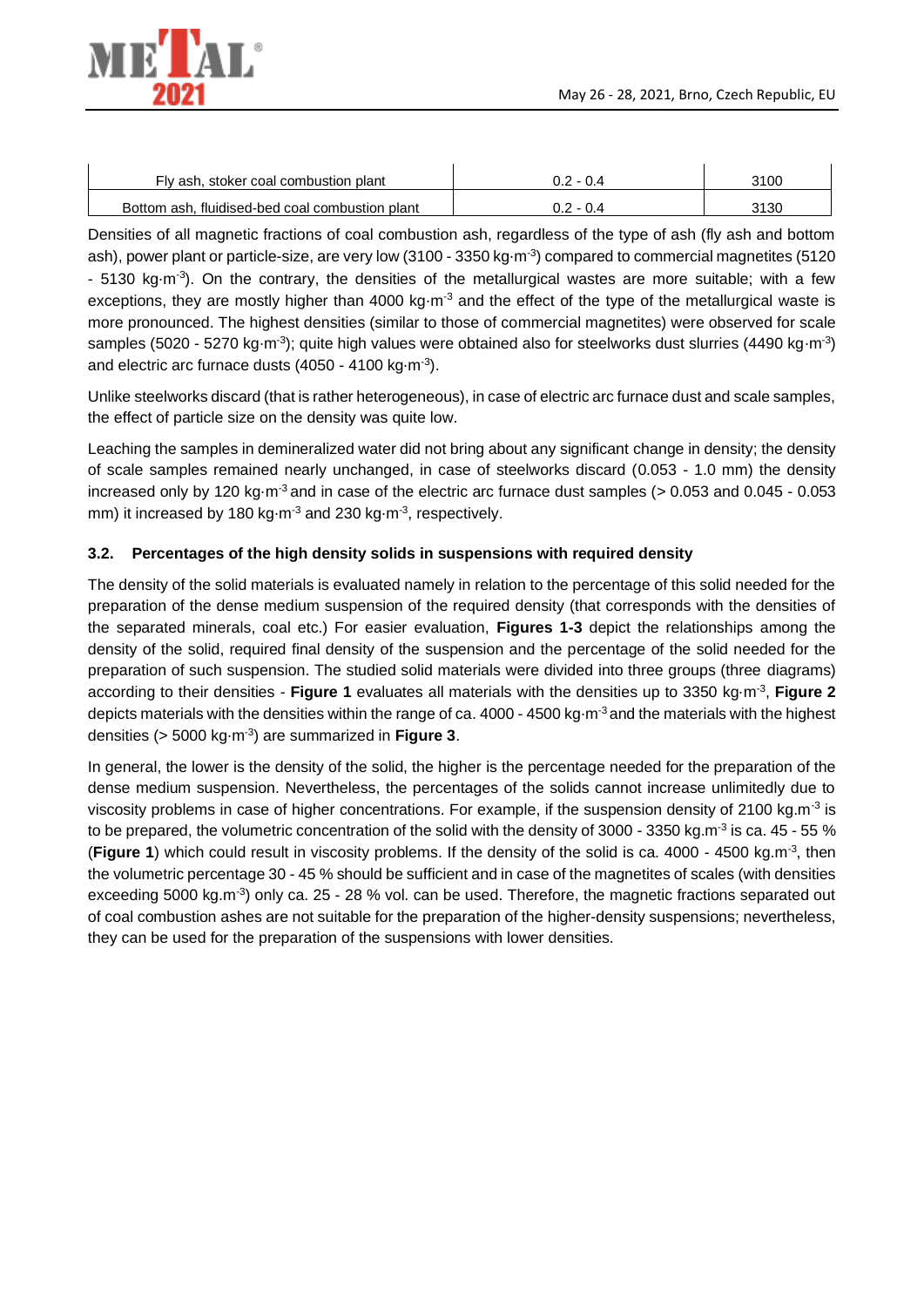



**Figure 1** Percentages of the solid materials with the densities up to 3350 kg⋅m<sup>-3</sup> needed for the preparation of the suspension of a model density of 1300, 1700 and 2100 kg⋅m<sup>-3</sup>



**Figure 2** Percentages of the solid materials with the densities 4000 - 5000 kg⋅m<sup>-3</sup> needed for the preparation of the suspension of a model density of 1300, 1700 and 2100 kg⋅m<sup>-3</sup>



**Figure 3** Percentages of the solid materials with the densities > 5000 kg⋅m<sup>-3</sup> needed for the preparation of the suspension of a model density of 1300, 1700 and 2100 kg⋅m<sup>-3</sup>